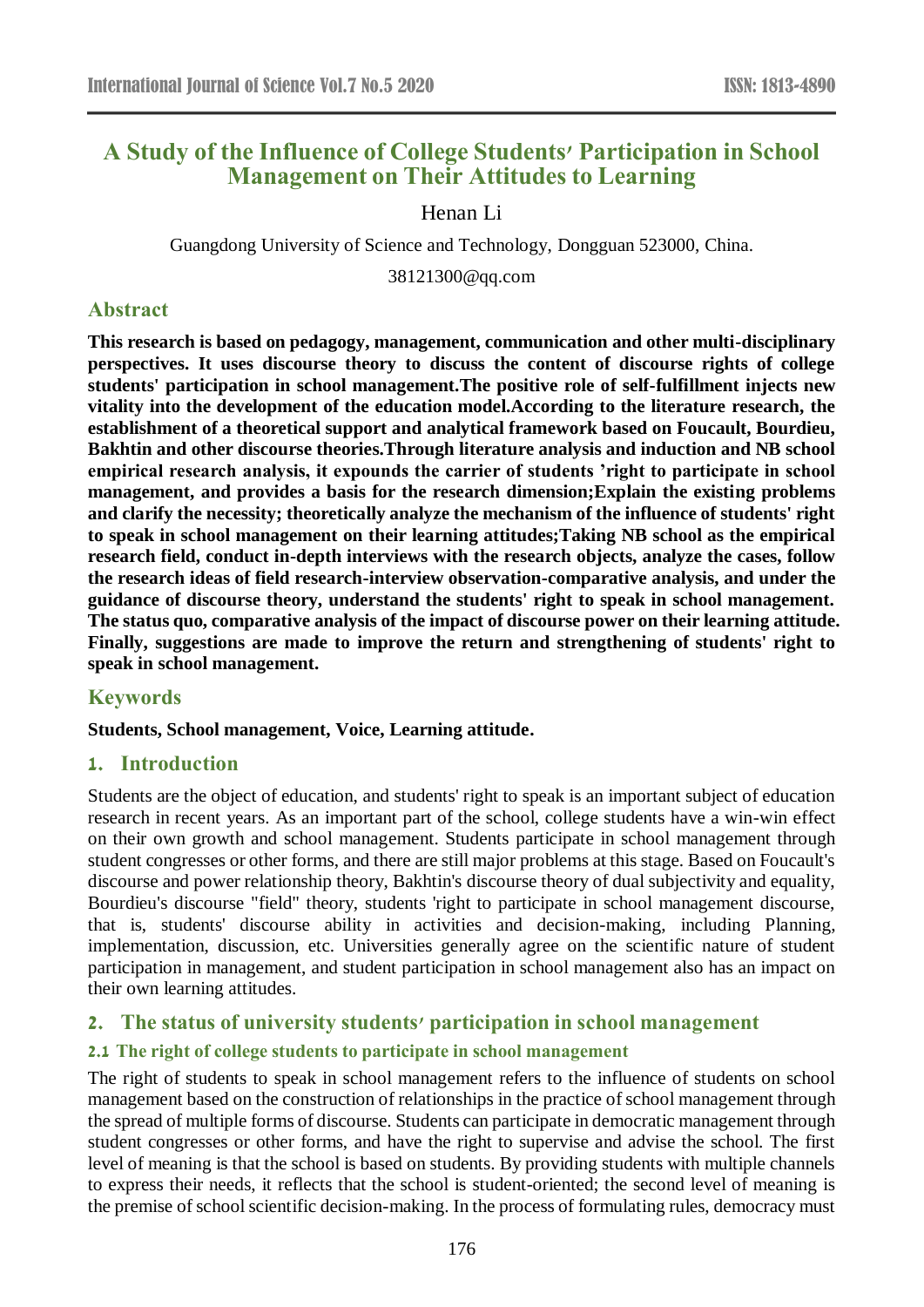be strengthened. Ensure the smooth implementation of the right of students to speak in school management, so that the various policies implemented by the school reflect the collective vision of the students; the third meaning is that the student union and student congress established during the school management process are the main ways for students to participate in school management, and at the same time Other ways to participate in management, such as class meetings, principal reception days, etc .; the fourth level means effective supervision of decision-making execution, students at school have a more sense of belonging and responsibility for the school, and students exercise school management power to supervise school decision-making Function, reflecting management effectiveness.

## **2.2 Learning attitude**

Learning attitude is not only a psychological reaction tendency of students to learning, but also a selfposition within themselves. It refers to the psychology and behavior that effectively affect and change the learning effect through contact, communication, and contact with the school throughout the learning process tendency. Learning attitudes have strong emotional and emotional characteristics, and are affected by various factors such as school rules and regulations, teachers' teaching behavior habits, teaching environment, campus culture and so on. Learning attitude determines the growth of students and is a measure of the effectiveness of education.

## **3. Theoretical mechanism analysis of the influence of college students' participation in school management on their learning attitude**

## **3.1 Analysis of group characteristics of college students**

College students are young at the age level, have a relatively complete IQ development, have a strong sense of consciousness and democracy, and have their own unique views on the environment. Most of the college students entered colleges and universities in the 21st century after full coverage of the Internet and the blowout of new media. They have a deep understanding and cognition of the right to speak, and have higher requirements for the right to speak. It is precisely because they are a generation that grew up with "Internet +" and "rights awareness". They are both the beneficiaries of consciousness of discourse and the reformers of discourse.College students have problems that are easily affected by the environment.

College students generally have a better understanding of the school management environment, and they are easily affected by the environment for problems encountered in practice. Their learning effectiveness is also directly affected by their learning attitude.

## **3.2 The carrier of discourse rights for college students to participate in school management**

Under the school management field, the carrier of discourse rights for college students to participate in school management is what the students speak during the school management process. According to the literature and school management field, the discourse carrier (discourse content) is divided into three categories: elective discourse, students as the main body of the school, the obligation to make suggestions and suggestions, the school congress is the most concentrated field for students to exercise their rights to participate in school management , The representative of the academic congress will exercise the right of management and supervision; in the proposed discourse, students have the right to put forward opinions and suggestions on school development planning, reform plans, environmental construction, etc., and submit it to the academic congress or the student union for discussion and deliberation in written form . Supervisory discourse, whether the school can implement the party 's education policies, policies and laws and regulations during student participation in the school management process, whether the administrative department can make good decisions, management and coordination, whether the school management is democratic and fair; whether it attaches importance to ideological and political construction It has the right to supervise the construction of spiritual culture, etc. It is mainly realized through the proper way of school management through democratic evaluation, evaluation and complaint.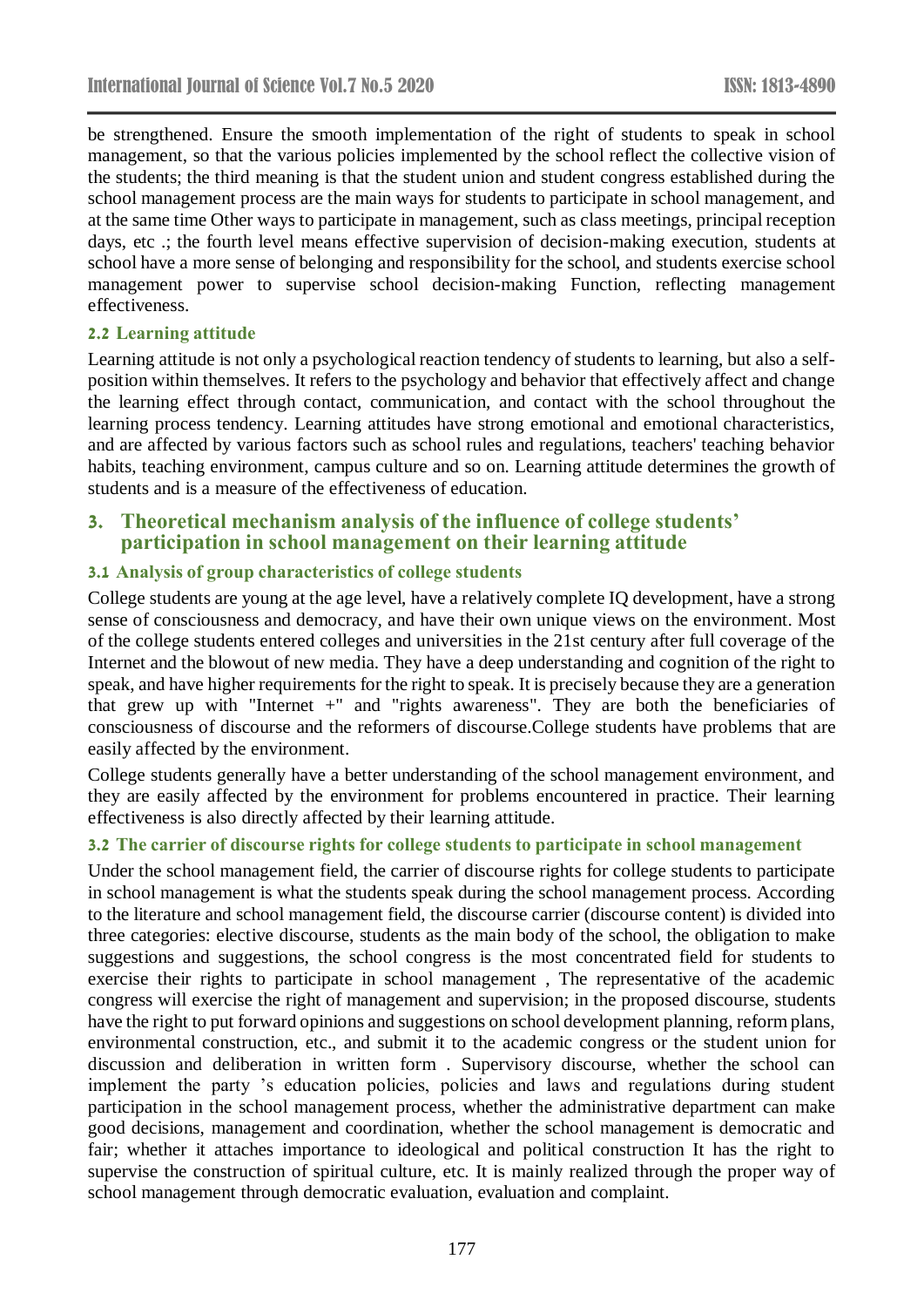### **3.3 Analysis of the transmission mechanism of the influence of college students' participation in school management on the attitude to learning**

Students can express their wishes by participating in the academic congress, student union or other channels to realize their right to speak. The power generated by the discourse must be realized through the discourse, the school's feedback on the students' opinions. When students' opinions are valued and satisfactory feedback is received, they are deemed to be the most fully realized in participating in school management; when students are not valued and satisfactory feedback is obtained after hard work, they are considered to be fully involved in school management; Attention, no feedback, this situation is regarded as the right to participate in school management has not been realized.

Discourse power affects learning cognition. The degree of realization of the students' discourse power in the school management field will affect their examination and judgment of their position in the organization. influences.

Discourse power affects learning emotions. When students gain more power by participating in the realization of school management discourse power, their capital in the organization will increase, change their position in the organization, produce more intuitive emotional cognition for learning, and affect the quality of learning.

The right of discourse influences the psychological tendency of learning. The right of students to participate in school management is the interaction between students and the school, which also affects the school. Therefore, the mechanism of the influence of students 'right to speak in school management on their learning attitude is mainly to influence the three factors of learning cognition, teaching emotion and teaching intention, so as to promote the change of students' learning attitude.

# **4. An empirical analysis of the influence of college students and school management discourse on their learning attitudes**

In recent years, in the wake of individual ideology, the realization of the right of university students to participate in school management directly affects all aspects of students.

## **4.1 Realistic expression and operation mode of discourse right**

It is not difficult to observe and interview some students at the scene of the school congress, student union activities, principal interview days, class meetings, etc .: in the school management process, students have different "positions" in the school management field. And produce different "power". Students' control of school management can be achieved through the operation of their discourse. One is that students can master the initiative and control of "active" to realize the right to speak; the first is that students do not take the initiative to "silence" the right to speak. "Proactive participation, get a response, and satisfactory results" is the most ideal situation for students to participate in the realization of school management discourse, and it is also a rare occurrence. Students actively participate in the school management process from the beginning to the end, fully exercise their right to speak, and take seriously all aspects and links of school management. "Proactive participation, unsatisfied or unresponsive response, continue to work hard until the result is satisfactory" is also the case where students are more fully involved in the realization of the right to speak in school management. "Active participation, unsatisfied or unresponsive response, silence from now on" is the worst situation for students to participate in the realization of school management discourse. Students have no intention of participating in school management, even if they are arranged to undertake the corresponding school management work, they just take the form, are superficial and deal with the cross. Students choose "silence" in school management to cause "aphasia", which is more common in the status quo of students' participation in school management. This situation is also a "cold field" for students to participate in school management.

## **4.2 Empirical analysis of the influence of discourse power on learning attitude**

The realization of students' speaking right has a direct impact on learning attitude. School management should be implemented by students, and learning should also be realized by students. The mechanism analysis of the influence of discourse power on their learning attitude concludes that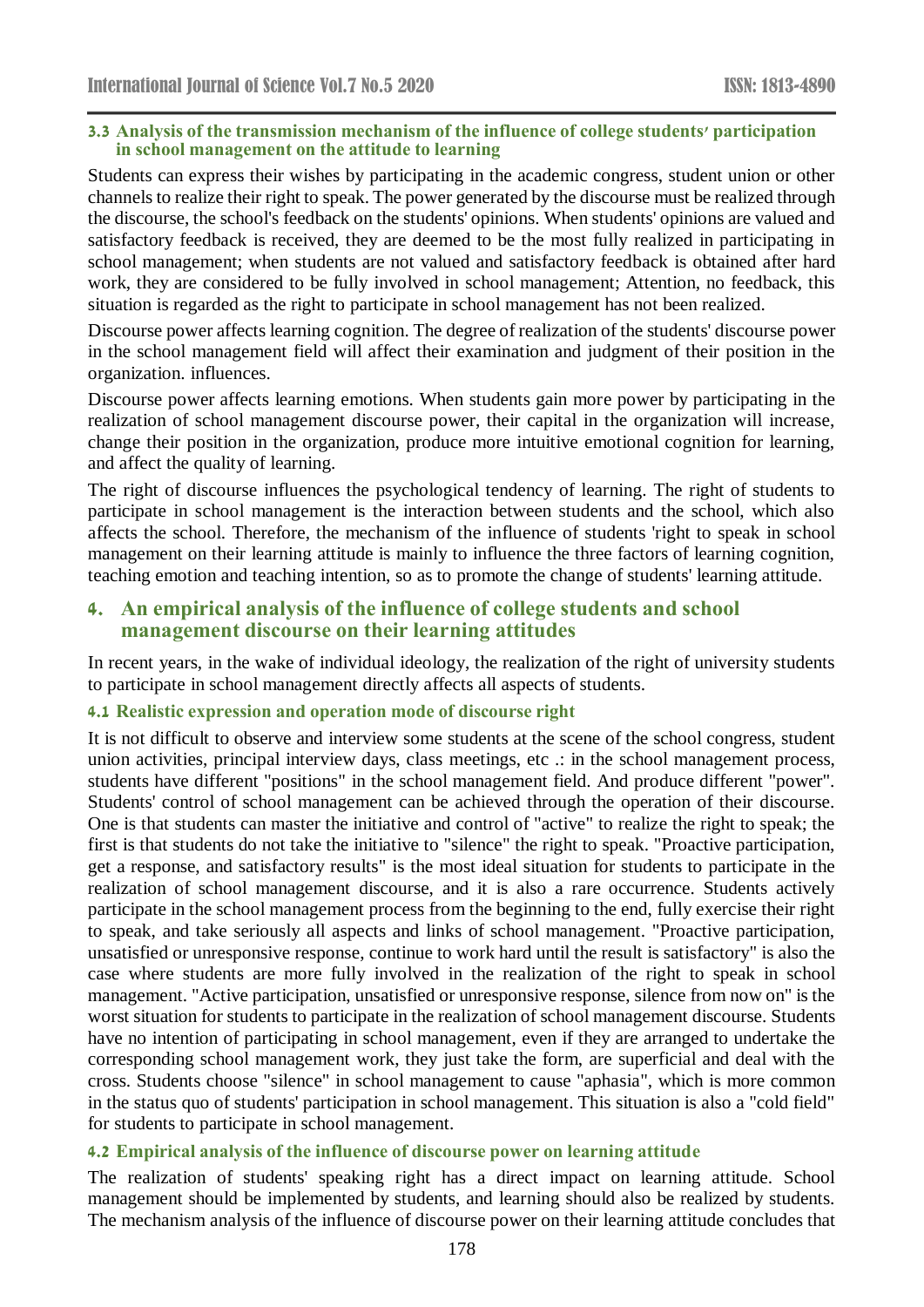its influence on the operation mechanism is not realized instantaneously, and the influence related to the change of psychological tendency has a certain period of time. Learning attitude is an internal psychological structure, and it is a stable long-term intermediate variable between social stimulation and individual behavior, which prepares for learning behavior. Learning attitudes are influenced by school rules and regulations, students' individual and learning situations, and group norms.

The change in the influence of students' participation in school management on the realization of discourse power has a time law. Students who have mastered the initiative and can fully realize their right to speak have relatively stable learning attitudes and have maintained a relatively positive state; in the process of participating in school management, there have been some repetitions and the final result is satisfactory. The change shows an upward trend; take the initiative to participate in school management, but ultimately fail to realize the right to speak, there is a large fluctuation in a short period of time, there is a strong decline in learning attitude, and will stay in a certain range after a certain time; "Students who are basically reluctant to participate in the exercise of their right to speak have little change in their learning attitude.

| <b>Realization of Student School</b><br>Management Discourse Right | Learning attitude change                                                                                                             |
|--------------------------------------------------------------------|--------------------------------------------------------------------------------------------------------------------------------------|
| Fully realized                                                     | The change period is short, the change is more dominant (Change from<br>positive to positive, from negative to positive)             |
| Partially realized                                                 | The change period is longer, the change is not obvious (More positive<br>attitude)                                                   |
| Not realized                                                       | The change period is short, the change is more dramatic (There is a<br>positive change to negative/change from negative to negative) |

**Table 1-1** The realization of the discourse power of college students participating in school management and the change of learning attitude

# **4.3 Realistic analysis of the influence of discourse power on learning attitude**

The right of students to participate in school management is mainly achieved through its operation mechanism. The empirical research of the NB schools selected in this study has concluded that its operating mechanisms mainly include: a platform mechanism for students to participate in school management with the main means of the school congress, student union, and principal reception day; and daily methods mainly based on theme class meetings; Organizational mechanism to respond to relevant departments and leaders. Students choose the way to realize the school's right to speak according to their actual situation and needs. After empirical analysis, it is found that the students' right to speak in school management has a significant impact on their learning attitude, mainly on the cognitive, emotional and psychological tendencies of learning, and these three aspects are precisely the attitude of learning Three factors.

# **4.3.1 Impact on learning cognition**

Learning cognition is the composition of students' thoughts, beliefs and knowledge, which is expressed by people's subjective evaluation, such as approval or disapproval, affirmation or denial; evaluation of learning significance, tasks, content, organization, etc .; cognition of themselves. Students who realize the right to speak in school management have a high sense of self-worth and a strong sense of belonging to the school, so they are very serious about completing the learning tasks. For students who do not realize their right to speak, they often express their aversion to school, contempt for learning, and alienation of teachers, and only regard learning as a task, and propagate the content of the study.

# **4.3.2 The impact on learning emotion**

Learning emotions are the influences (emotions or emotions, the most obvious and strongest components of attitudes) on learning emotions, which are expressed as likes and dislikes of learning, teachers and schools, enthusiasm and indifference, sympathy and finickiness, respect and contempt, The most direct indicator of learning attitude. Students who have fully realized the right to speak in school management are emotionally active, love learning, respect teachers, have a great sense of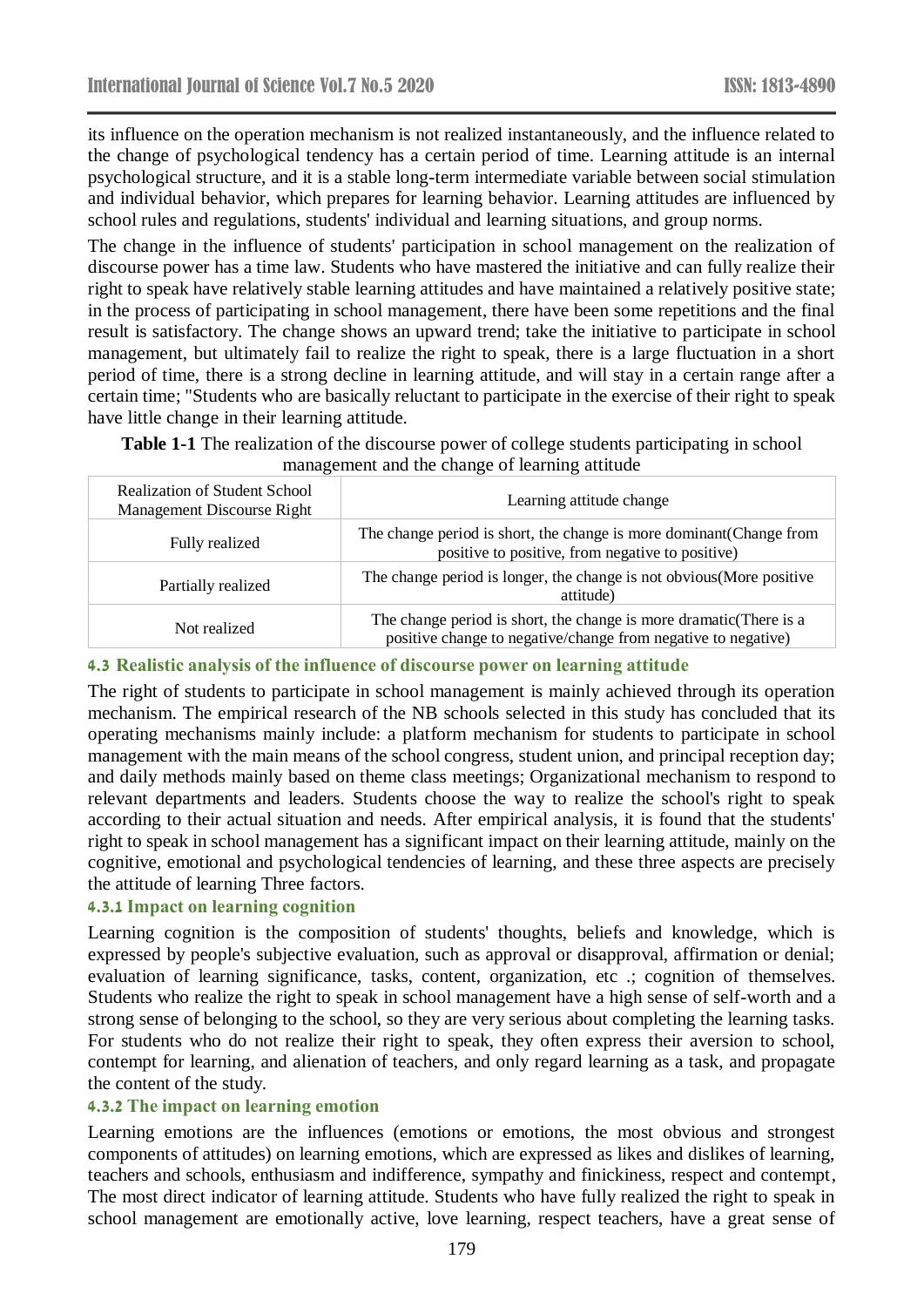identification with the school, and overall give people a positive and positive feeling. Students whose school management discourse power does not meet expectations, or who have not achieved at all, have misunderstanding or resistance to learning performance, distrust of teachers, and strong resistance to the school.

## **4.3.3 Impact on learning intention**

Learning intention is a kind of behavioral tendency, which is the state of psychological preparation when completing certain activities, that is, psychological setting. Students whose speech rights are fully realized believe that they are valued by the school and their psychological preparation is positive. Students who do not realize their right to speak think that they have not been valued and will not necessarily be valued in the future. Their psychological preparation is relatively negative, and longterm accumulation will lead to more and more negative.

The three elements of learning attitude are mutually restricted and coordinated. Cognition determines emotions and behavioral tendencies, and determines individual attitudes towards things. Therefore, it affects students' understanding of the purpose, meaning, and tasks of learning, and affects the enthusiasm of students to select and arrange learning content and methods, thus directly affecting the quality of learning.

# **5. Suggestions for improving the discourse power based on learning attitude**

Protect the right of university students to speak in school management, and help them to realize their own value in the field of school management. The ultimate goal is to give play to their positive effects on learning attitudes.

## **5.1 Suggestions for the return of the right to speak**

Only when students regain their right to speak and actively participate in school management can the meaning of education be truly realized. It is necessary to break the status quo of school management and student segmentation, pay attention to the internal connection between student participation in school management and student learning, actively play the role of student self-management, attach importance to student participation in school management, and fully realize the right of school management for students.

#### **5.1.1 Awaken the awareness of students' right to participate in school management, and make reasonable use of the discourse channels such as the academic congress and the student union.**

The generation of its personnel, the standardization of conference affairs, the implementation of the implementation mechanism, supervision and supervision, etc., require the school to implement a standardized system of rules and regulations. Give students the opportunity to "speak" and encourage to say "meaningful" words; attach importance to the harmonious atmosphere of the school congress and the student union, let the school and students have questions and answers, enable all staff to participate in management, and awaken students' right to speak in school management; Special lectures, setting up models, talking and talking, increasing the influence of public opinion, etc., gradually raising the sense of ownership of each student, guiding everyone to change from "I want to control" to "I want to control", and inspiring students to participate in school management through the call of the right to speak Passion.

#### **5.1.2 Treat the identity mechanism rationally, get rid of discourse hegemony, and balance the school and student, teacher and student management status.**

Balance the relationship between school and students, teachers and students, rationally recognize and respect each other, establish trust and equal dialogue, give students full respect, ensure that students have the opportunity to exert "positive energy" and form a good school management atmosphere.